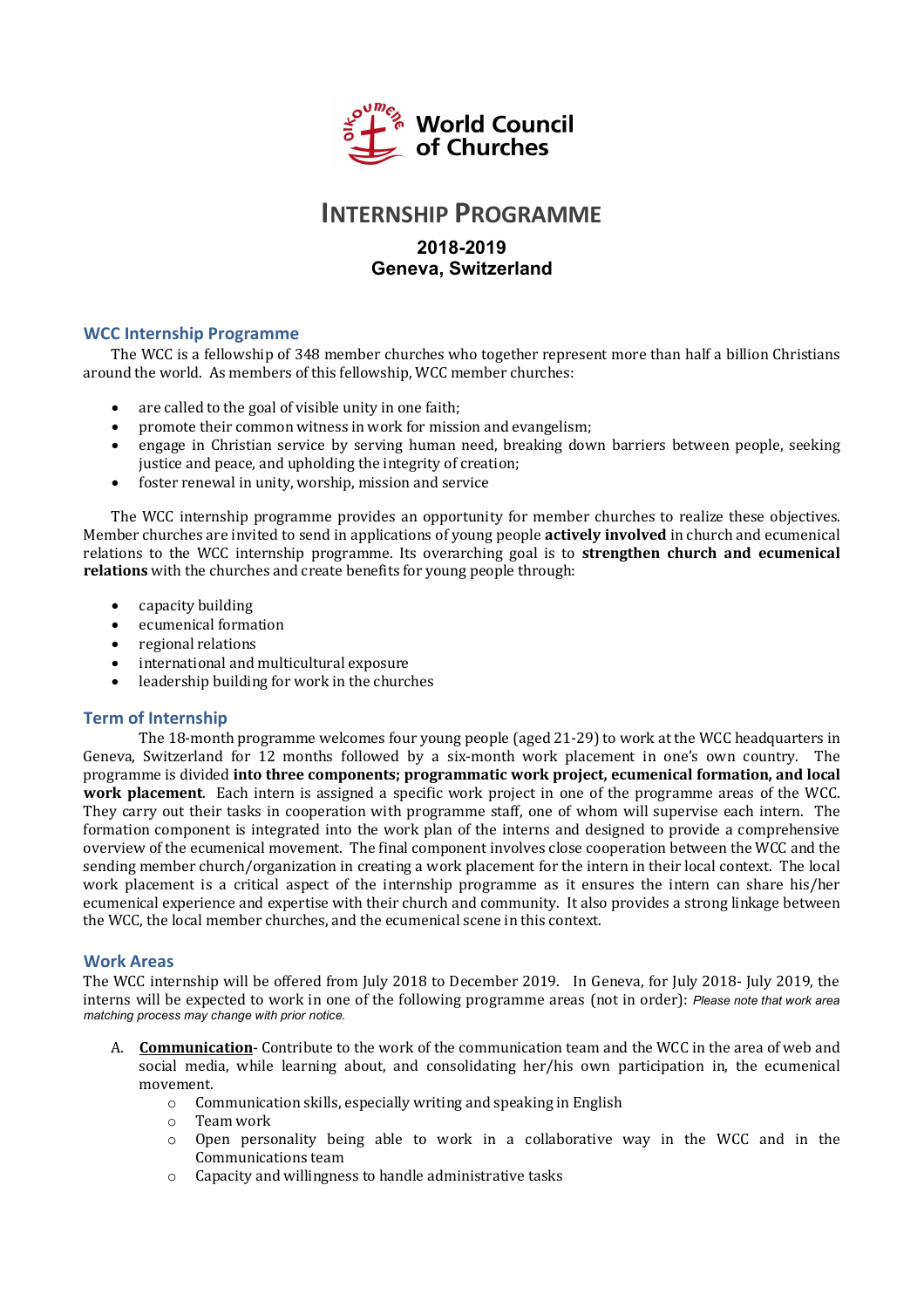- B. **Health and Healing** The WCC's health and healing programme facilitates networking and dialogue to promote health and healing for all people. Throughout 2017 and 2018, the WCC is developing a global ecumenical health strategy to meet continuing and new health challenges worldwide.
	- $\circ$  Data collection and analysis
	- o Documentation and Report writing
	- o Has knowledge and strong interest on Global Health issues
- C. **Just Community for Women and Men**-Building just communities of women and men is a priority in all activities of the World Council of Churches as it sets out on a Pilgrimage of Justice and Peace in response to the call from the WCC 10th Assembly in 2013.
	- $\circ$  Team work and can work with less supervision
	- o Strong interest in Gender Justice
	- o Has experience working on gender relations
	- o Undergraduate or graduate studies in a relevant field is an advantage
- D. **Commission of the Churches and International Affairs** The CCIA provides a platform for informationsharing and joint advocacy on critical situations and on opportunities to support initiatives for peacemaking, justice and overcoming poverty.
	- $\circ$  Have undertaken undergraduate or be undertaking post-graduate study in a relevant field  $(internal$  relations, law, political science  $etc$ )
	- $\circ$  Interest in one or more of the areas and issues on which CCIA is working on
	- $\circ$  Fluent English language skills (oral and written)
	- $\circ$  French, Spanish or other United Nations language ability would be an asset.
	- o Demonstrate research and analytical skills.

As part of the ecumenical formation component, interns are expected to learn about the following topics:

- History of the ecumenical movement
- Worship and spirituality
- Social justice in the ecumenical movement
- **Current challenges**
- Learning about the different confessions

Ecumenical exposure visits will also be organized to provide a different perspective on church and ecumenical relations and create a platform for discussion and learning by the interns.

#### **Criteria**

Applicants must be between 20 and 30 years old at the time the internship begins; is actively involved in their local church context, ecumenical experience is an advantage; hold an undergraduate degree and is not enrolled in the university during the internship period; be able to work in English; knowledge of one of the other WCC's working languages (French, Spanish or German) is desirable; be able to work with flexibility and an open mind in a multi-cultural environment; have the capacity and willingness to handle administrative tasks; be computer literate; have communication skills (spoken, but also written).

#### **Financing**

The WCC is responsible for the **following benefits**: Living allowance comparable with a student allowance; return economy travel to Geneva from home city; all costs associated with visas and work permit; cost of bringing 30kg of personal items and effects not included in airline allowances - for both travel to Geneva and return to home city; health insurance; fully furnished housing.

#### **Checklist (enclosures)**

All completed applications require the following documents. Make sure you have them ready and in order before sending to our office. Only completed applications will be considered.

- □ Completed Application Form
- $\Box$  Recent curriculum vitae/resumé
- $\Box$  University Diploma (undergraduate and/or graduate)
- □ University Transcript of Records
- $\Box$  Three (3) recommendation letters
	- One from your church *(the letter should indicate the church's statement and plan of action to develop the applicant after the Programme, when accepted to serve as intern)*
	- One from an ecumenical body
	- One from the academe *(university professor, academic adviser, etc.)*
- □ A copy of Passport *(Make sure your passport is valid six months from July 2018 onwards. If you don't have a passport yet, if accepted to the Programme, you are required to acquire it by March 2018.)*

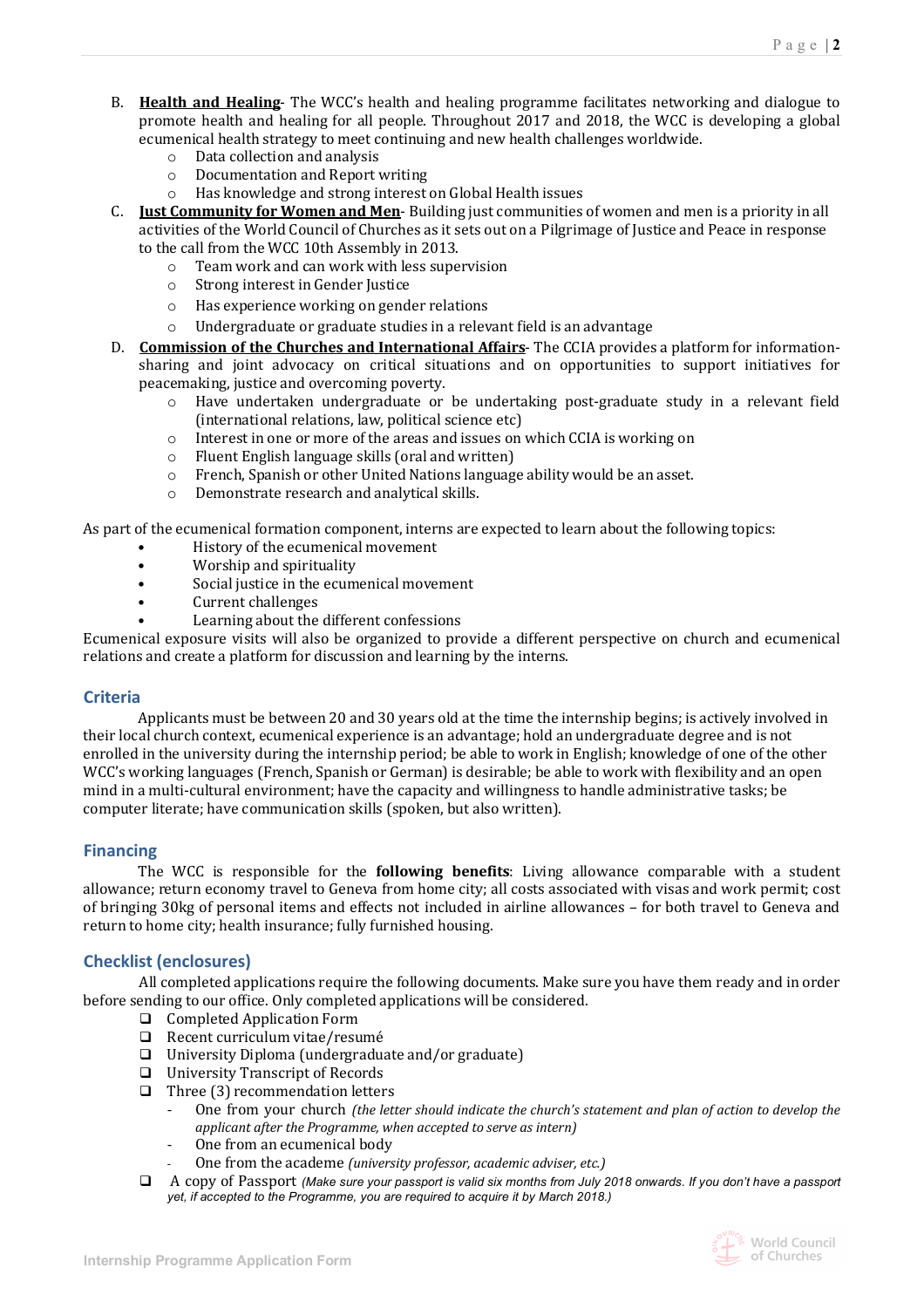

Passport photo

# **INTERNSHIP PROGRAMME APPLICATION FORM**

Please type or write clearly (in English). A completed application form may be sent along with the required enclosures by e-mail or printed and sent by post or fax. Due to the volume of applications normally received, we cannot acknowledge receipt of each individual application. Thank you for your patience and understanding.

| Internship you are applying for:                                               |                                                                |  |  |  |  |  |
|--------------------------------------------------------------------------------|----------------------------------------------------------------|--|--|--|--|--|
| □ Communication □ Health and Healing □ Just Community for Women and Men □ CCIA |                                                                |  |  |  |  |  |
| 1. Personal information                                                        |                                                                |  |  |  |  |  |
| Title:<br>(Mr, Ms, Rev., etc.)                                                 | Family/surname:<br>(as in passport)                            |  |  |  |  |  |
| First/given name/ (s):<br>(as in passport)                                     | <b>Maiden name:</b><br>(if applicable)                         |  |  |  |  |  |
| Sex:<br>$\Box$ female $\Box$ male                                              | Civil status:<br>$\Box$ single $\Box$ married                  |  |  |  |  |  |
| Date of birth:<br>(day/month/year)                                             | Town and country of birth:<br>(as in passport)                 |  |  |  |  |  |
| <b>Belong to an Indigenous Peoples Group</b><br>$\Box$ yes $\Box$ no           | If yes, please specify your people/tribe/Ethnic Group/nation   |  |  |  |  |  |
| <b>Nationality:</b><br>(as in passport)                                        | Full name of passport country:                                 |  |  |  |  |  |
| Passport number:                                                               | Place of issue:<br>(city, country)                             |  |  |  |  |  |
| Date of issue:<br>(day/month/year)                                             | Valid until:<br>(day/month/year)                               |  |  |  |  |  |
| Faith community:<br>(full name of national church/diocese/denomination)        |                                                                |  |  |  |  |  |
| 2. Contact information                                                         |                                                                |  |  |  |  |  |
| <b>Street address:</b>                                                         |                                                                |  |  |  |  |  |
| Postal/Zip code:<br>(if applicable)                                            | City:                                                          |  |  |  |  |  |
| <b>State</b> (if applicable):                                                  | Country:                                                       |  |  |  |  |  |
| Telephone:<br>(country code, area code, #)                                     | Mobile:<br>(country code, area code, #)                        |  |  |  |  |  |
| E-mail address:                                                                | Skype, Hangouts, Whatsapp account:<br>(for possible interview) |  |  |  |  |  |

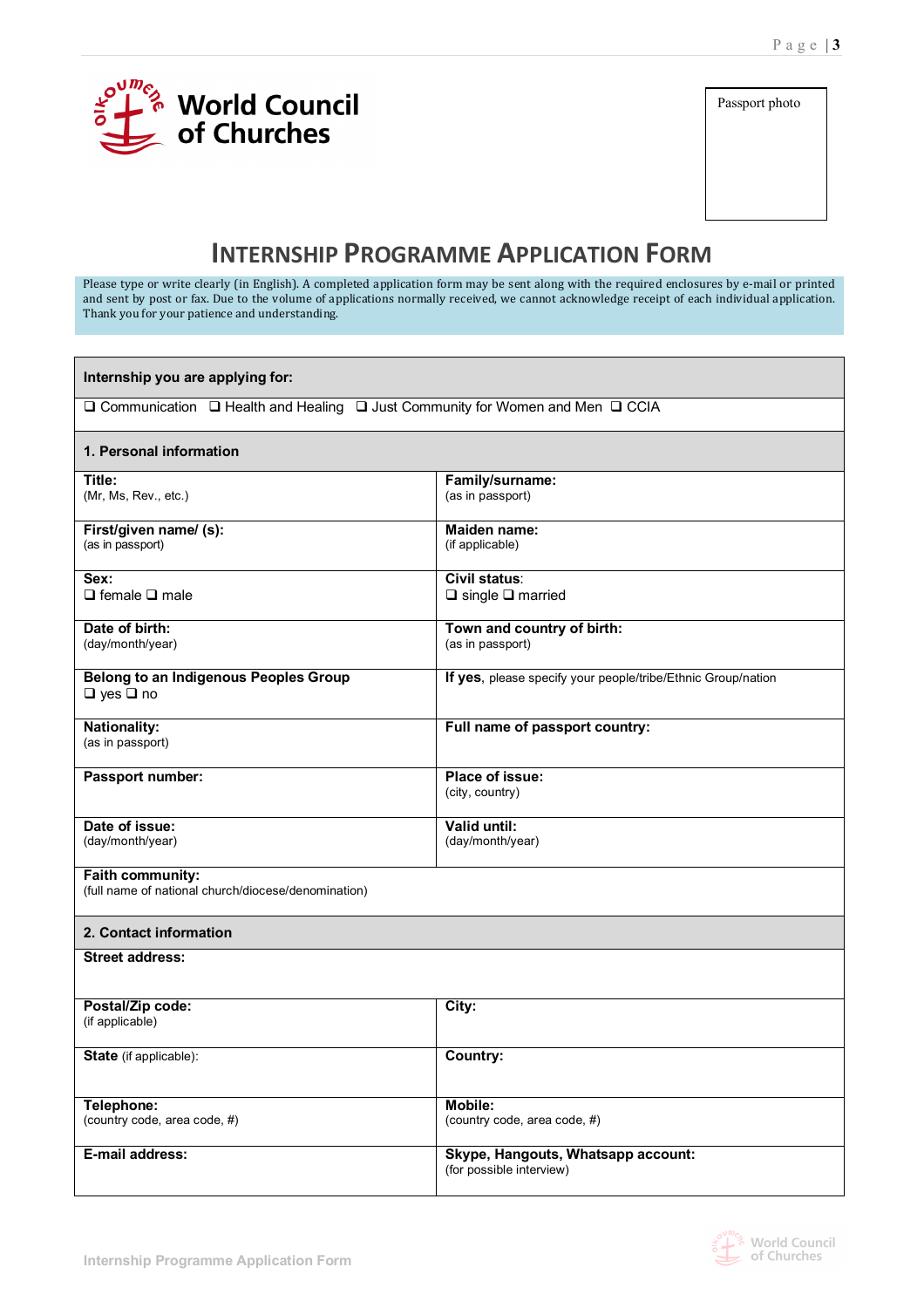**3. Language** 

#### **Mother tongue:**

#### **Self-assessment of language skills** (use the underlined codes) **\***

**Basic user**: A1 (beginner) or A2 (elementary) **Independent user**: B1 (intermediate) or B2 (upper intermediate) **Proficient user** C1 (advanced) or C2 (proficiency)

| Skills:                                              | Understanding  |                | <b>Speaking</b>       |                      | Writing |  |  |
|------------------------------------------------------|----------------|----------------|-----------------------|----------------------|---------|--|--|
|                                                      | Listening      | Reading        | Spoken<br>interaction | Spoken<br>production |         |  |  |
| <b>English</b>                                       |                |                |                       |                      |         |  |  |
| Spanish                                              |                |                |                       |                      |         |  |  |
| <b>French</b>                                        |                |                |                       |                      |         |  |  |
| German                                               |                |                |                       |                      |         |  |  |
| <b>Other</b>                                         |                |                |                       |                      |         |  |  |
| 4. Computer competency                               |                |                |                       |                      |         |  |  |
| List all applications and level of competency:       |                |                |                       |                      |         |  |  |
| 5. Education                                         |                |                |                       |                      |         |  |  |
| a. Full title of university degree (s):              |                |                |                       |                      |         |  |  |
| Full name of the issuing university(ies):            |                |                |                       |                      |         |  |  |
| <b>Country of issue:</b>                             | Date of issue: |                |                       |                      |         |  |  |
| b. Full title of graduate degree (s), if applicable: |                |                |                       |                      |         |  |  |
| Full name of the issuing university(ies):            |                |                |                       |                      |         |  |  |
| <b>Country of issue:</b>                             |                | Date of issue: |                       |                      |         |  |  |